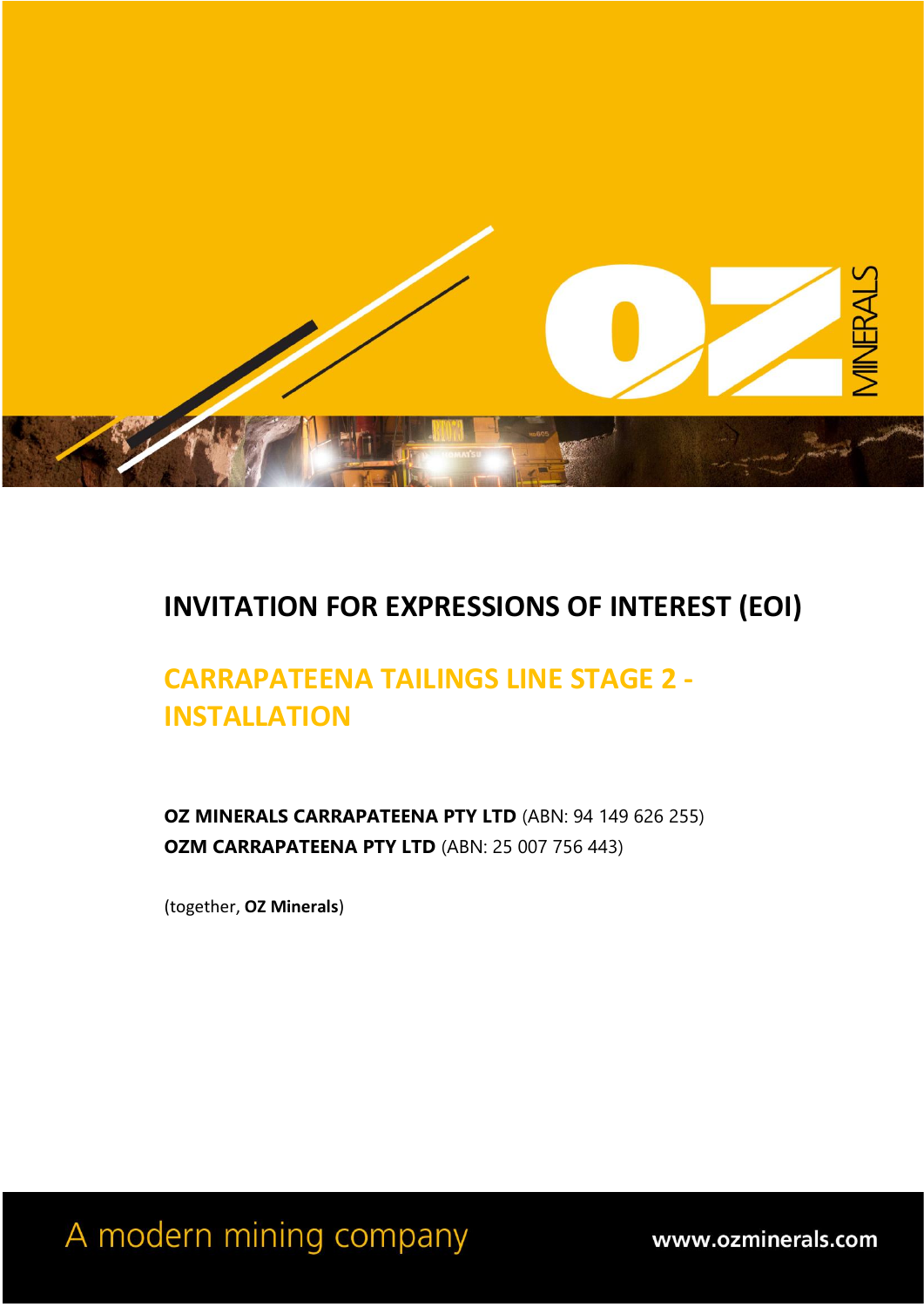

## **1. OZ Minerals**

OZ Minerals Carrapateena are issuing this invitation for Expressions of Interest (**Invitation**).

**OZ Minerals Carrapateena Pty Ltd** is an OZ Minerals devolved operation located in the highly prospective Gawler Craton in South Australia, approximately 160km north of Port Augusta. The Kokatha people are the traditional owners of the land. Carrapateena has completed its 12 month ramp up, underground mining operations are fully operational, concentrate production is now steady with expansion opportunities currently being explored to enhance and extend the mining operation.

## **2. Scope**

OZ Minerals is developing the Carrapateena mine located approximately 160 km north of Port Augusta in South Australia. The Carrapateena mine features a sub-level cave mine.

OZ Minerals is engaging with the market to seek potential and suitable Tenderers for Structural, Mechanical and Piping installation works for the Stage 2 Tailings Pipeline upgrade for its operations at Carrapateena.

The stage 2 tailings pipeline upgrade will be installed to support the continuous development of the TSF and to enable relocation of the existing perimeter tailings line. It will consist of a new branch pipeline tying into the existing pipeline at KP 4+900, traversing to and along the stage 2 embankment (28 spigots along the embankment with allowance for a further 27) and on to a single spigot located on the NE side of the TSF.

This Scope of Works (SOW) describes the Structural, Mechanical and Piping Works (SMP) within the stage 2 tailings pipeline upgrade scope. It is written in the context that SMP Contractor (the 'Contractor') will be engaged to undertake this scope of work and interface with other discipline Contractors as required.

General requirements are summarised below:

- Structural supply and installations
	- o Chemical anchor bolts for steel mounts
	- o Grout for structural base plates
	- o Surface protection
	- o Warning signage
	- o Bolts, nuts, and washers
	- o Preservation maintenance of free issued and supplier equipment
- Piping installation
	- o Piping, fittings, valves, inline instruments, and special piping items
	- o Free issued materials including piping materials, spools valves etc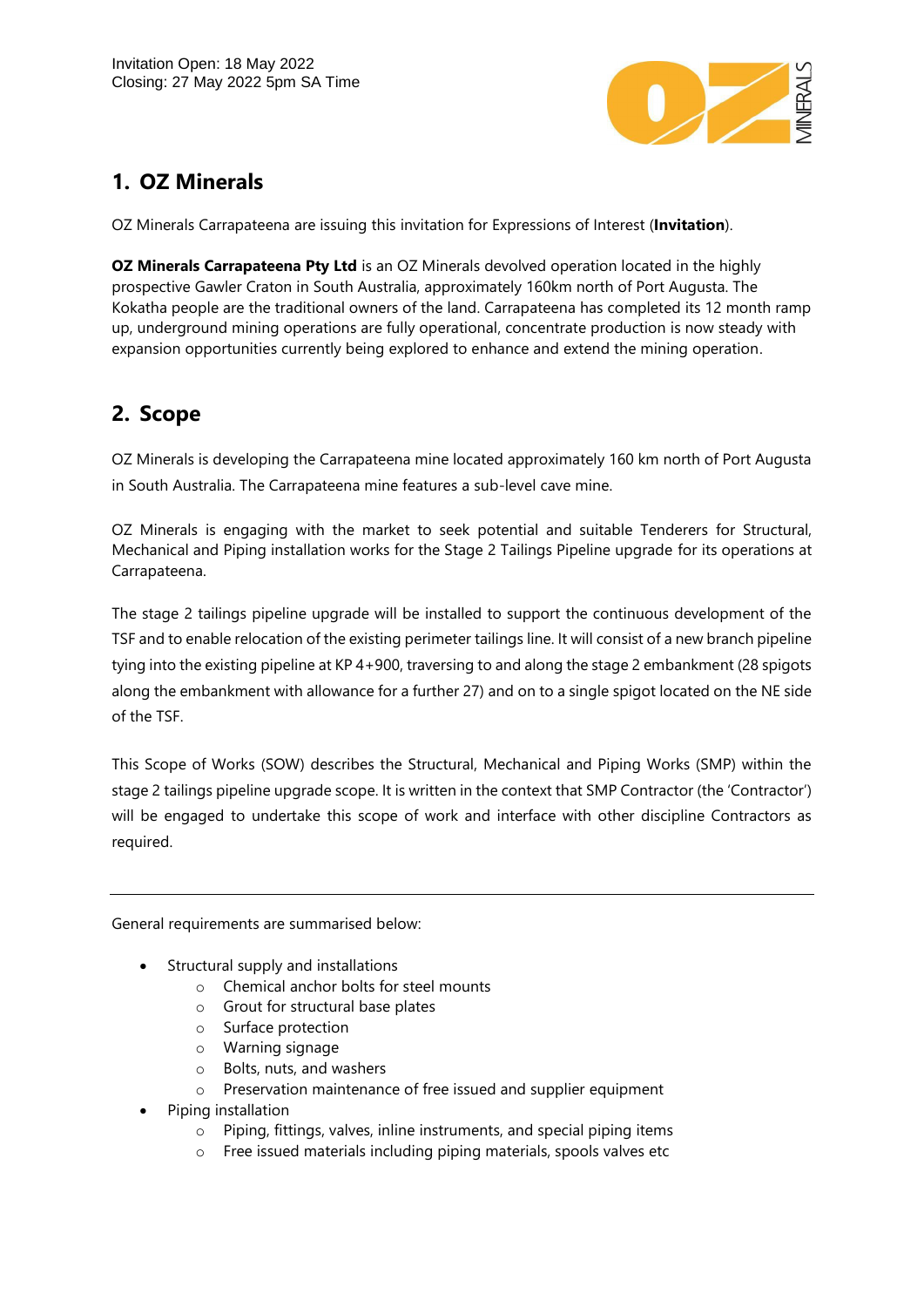

- o Cleaning, flushing, hydrostatic testing, dimensional testing, bolts torque measurements and other testing as required
- o Supply and install of pipe support's including temp supports
- o Prefabrication of pipe spools, special items, tie-ins, fittings, flanges gaskets sealants, fasteners etc
- o Supply and install of pipeline labels and markers including hazardous identification labelling
- o Painting of all pipework including touch-up painting
- o Supply and installation of flange connection bolt up at nominated battery limits and the close us of Field Fit Welds (FFW)
- o Lubrication of all bolts, valves, threaded connections and per relevant specs and manufacturers guidelines
- o Pressure testing

The scope of facilities for the surface at Carrapateena includes the following scope areas.

#### WBS 3620 – Stage 2 Tailings Pipeline Upgrade

The structural, mechanical and piping works include, but is not limited to the following:

- 1) Removal, relocation and installation of existing tie-in valves, supports and spools from KP 6+700 to KP 4+900, as indicated in figures below.
	- a. Valves XV 7104, XV 7103, HV-4040, HV-4031, HV-4004, HV-4005
	- b. Spools SP-619, 2 no. off SP-620, SP-624



2) Removal, relocation and installation of existing 12 m spool at KP 4+900 to the prior tie in point at KP 6+700, as per figures above.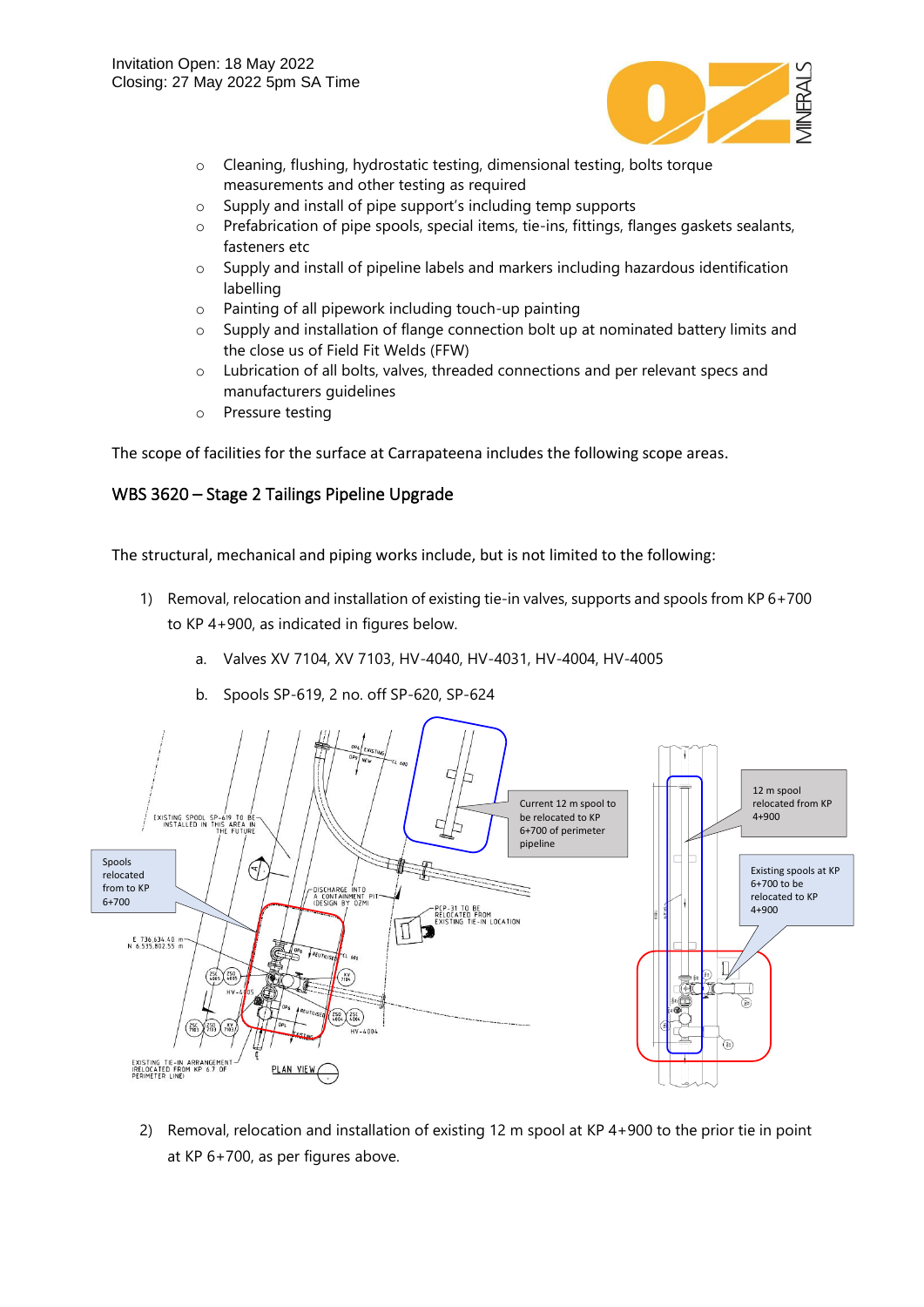

- 3) Installation of new rupture disk (RD 995) with rupture sensor, with a minimum of two precast concrete sleepers (CA-3620-CIV-DET-1016) under, reducer spool, support and HDPE piping to containment pond (next to the disk)
- 4) Installation of new WearPro piping, pipe supports, and scour valve from the tie in point at KP 4+700 to the start of the TSF embankment, passing through one road crossing along the route.
- 5) Installation of flow meter (FIT-3101) and 2 special spools either side of flow meter at KP 6+490.
- 6) Installation of rupture disk (RD-996) with rupture sensor and two precast concrete sleepers (CA-3620-CIV-DET-1016) under to special spool at KP 6+490 and HDPE pipework for safe discharge to the TSF
- 7) Installation of pressure indicating transmitter to special spool at KP 6+490
- 8) Installation of HDPE pipework and pipe supports from KP 6+490 to spigot E29 (freely discharging spigot) at KP 8+630, allowing for space for the spigot's arrangements along the route, as described in the following point.
- 9) Installation of spigot arrangements for #28 spigots E1-28 on the embankment. Each spigot comprises of the following:
	- a. 2 no. off DN250 knife gate valves
	- b. Tee piece custom spool (SP-960)
	- c. Flange reducer custom spool (SP-961)
	- d. Spigot slotted dropper
	- e. Pipe supports



10) Supply and install of 28 off special pipe support at flanged ends, as per figure below (as reference).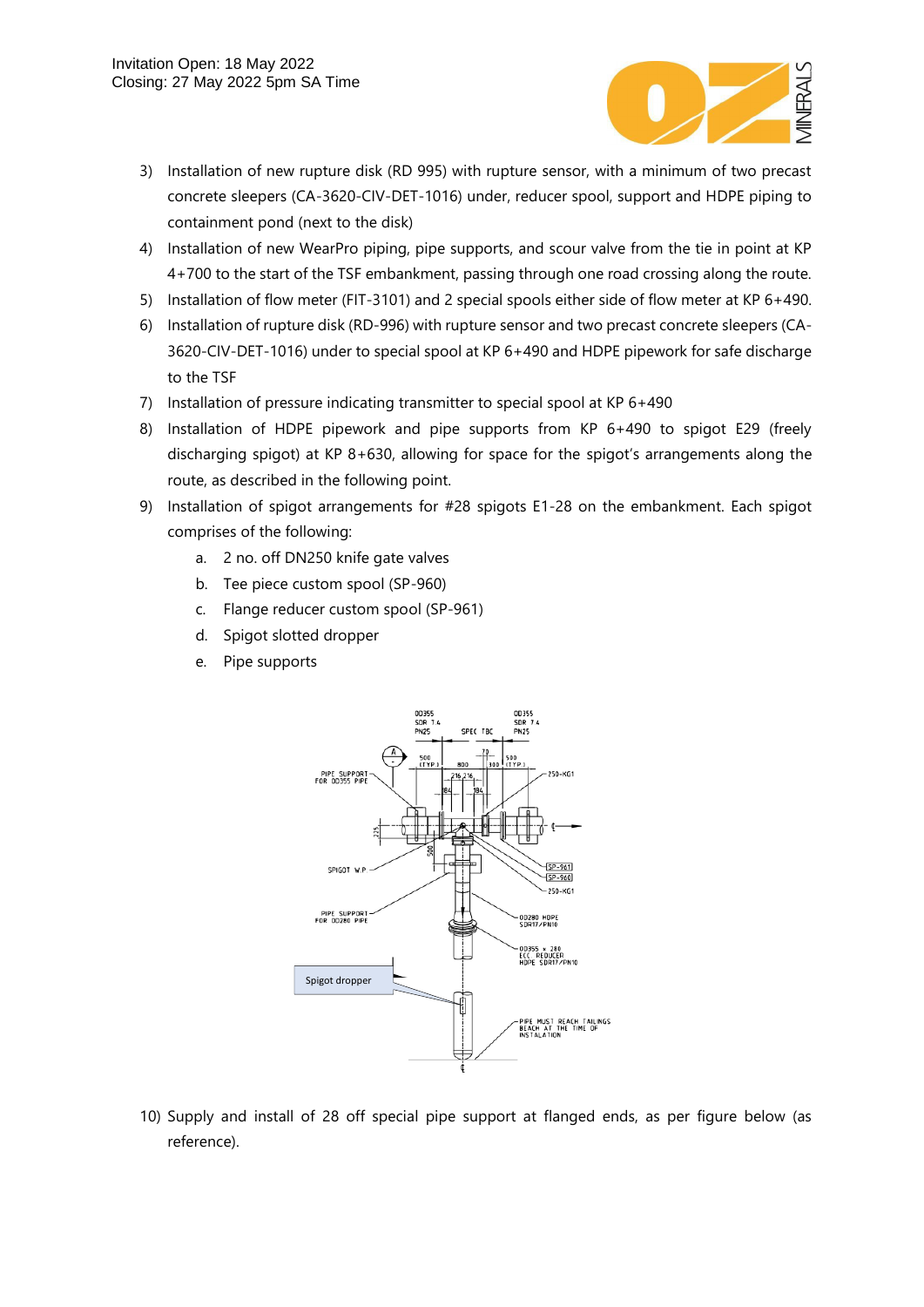



11) Pressure testing of installed pipeline in segments as nominated by the design.

### **3. Timing**

The following indicative timelines are provided as a guide only:

- Request for EOI: **Q2 May 2022**
	- Request For Tender: **Q3 June 2022**
- Services Commencement **Q3 August 2022**

### **4. EOI Submissions**

OZ Minerals continues to broaden its supply chain and welcomes expressions of interest from appropriately experienced Contractors, which OZ Minerals will consider determining whether it can establish a shortlist of potential Tenderers.

- All EOIs must be received by **Friday, 27 May 2022 5pm CST.**
- All EOIs must be submitted via **ICN SA Gateway**
- Any Enquiries must be directed to **Peter Burns cc Jessica Rafferty**

**[Peter.Burns@ozminerals.com](mailto:Peter.Burns@ozminerals.com) cc [Jessica.Rafferty@ozminerals.com](mailto:Jessica.Rafferty@ozminerals.com)**

#### **EOI Submission Requirements**

Please provide the following returnable items for OZ Minerals review:

- 1. Capability Statement
- 2. Relevant Experience with referees
	- o Previous installation experience
	- o Experience on mining/remote sites
- 3. Applicable Safety, Environment, Quality certifications
- 4. Workforce Capacity
	- o Including suitably qualified personnel
- 5. Any other relevant information deemed suitable for OZ Mineral review and consideration.